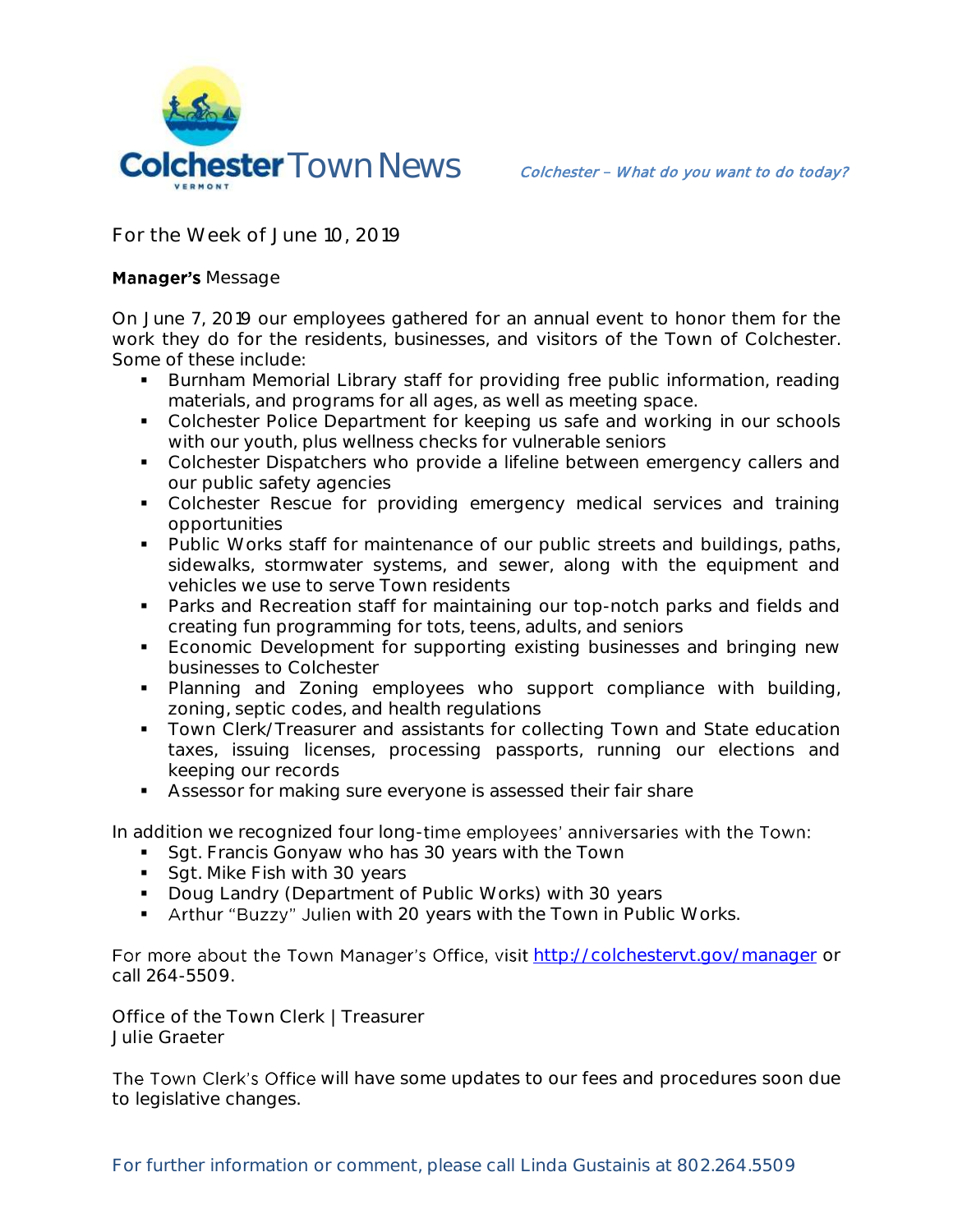

- The change that will be apparent to most of our Colchester Community will be new formatting for property tax bills. They will require a separation between the municipal tax and State of Vermont education tax portions. The Town Clerk's Office will provide more information as the tax billing date gets closer. Property tax bills will be the mailed and received around July 15<sup>th</sup>; first installment due date is August 15th.
- Two other significant changes will be to the procedures for requesting a birth or death certificate and a fee increase to file permanent land records documents. Stay tuned for more information on all of these updates.

For more about the Town Clerk's Office visit <http://colchestervt.gov/townclerk> or call 264-5520.

**Assessor Robert Vickery**

- The 2019 Abstract Grand List is complete
- All property owners that have had an assessment change will receive a Change of Assessment Notice; the Notices were mailed May 30, 2019
- **Notices of the Grand List and Warning of Lister Hearings have been posted in** 5 places around Town (Mazza'a General Store, Colchester Post Office, Shaw's Supermarket, The Burnham Public Library, and the Colchester Town Offices) and also published in the Colchester Sun
- Appeal hearings will be held in the Colchester Town Offices on June 13, 2019
- If you wish to appeal your assessed value you must have a written appeal letter delivered no later than 4:00 P.M. on June 13, 2019. All appeal letters should have contact information so someone in the Assessor's Office can set up a hearing time
- Find Web Map & Assessment Data at: http://www.axisgis.com/ColchesterVT/

For more about the Assessor's Office visit <http://colchestervt.gov/assessor> or call 264-5671.

**Upcoming Town Meetings:** 

- **Planning Commission:** 1st & 3rd Tuesdays of the month, 7:00 PM. Next meeting: 6/18.
- **Development Review Board:** 2<sup>nd</sup> Wednesday of the month, 7:00 PM. July meeting: 7/10
- **Recreation Advisory Board:** 2nd Wednesday of the month, 7:00 AM. *Champlain Room, 2nd floor.* July meeting: 7/10
- **Conservation Commission:** 3rd Monday of the month, 6:30 PM, at the Bayside Activity Center or per agenda. July meeting: 7/15
- **Selectboard:** 2nd & 4th Tuesdays of the month, 6:30 PM. Next meeting: 6/25